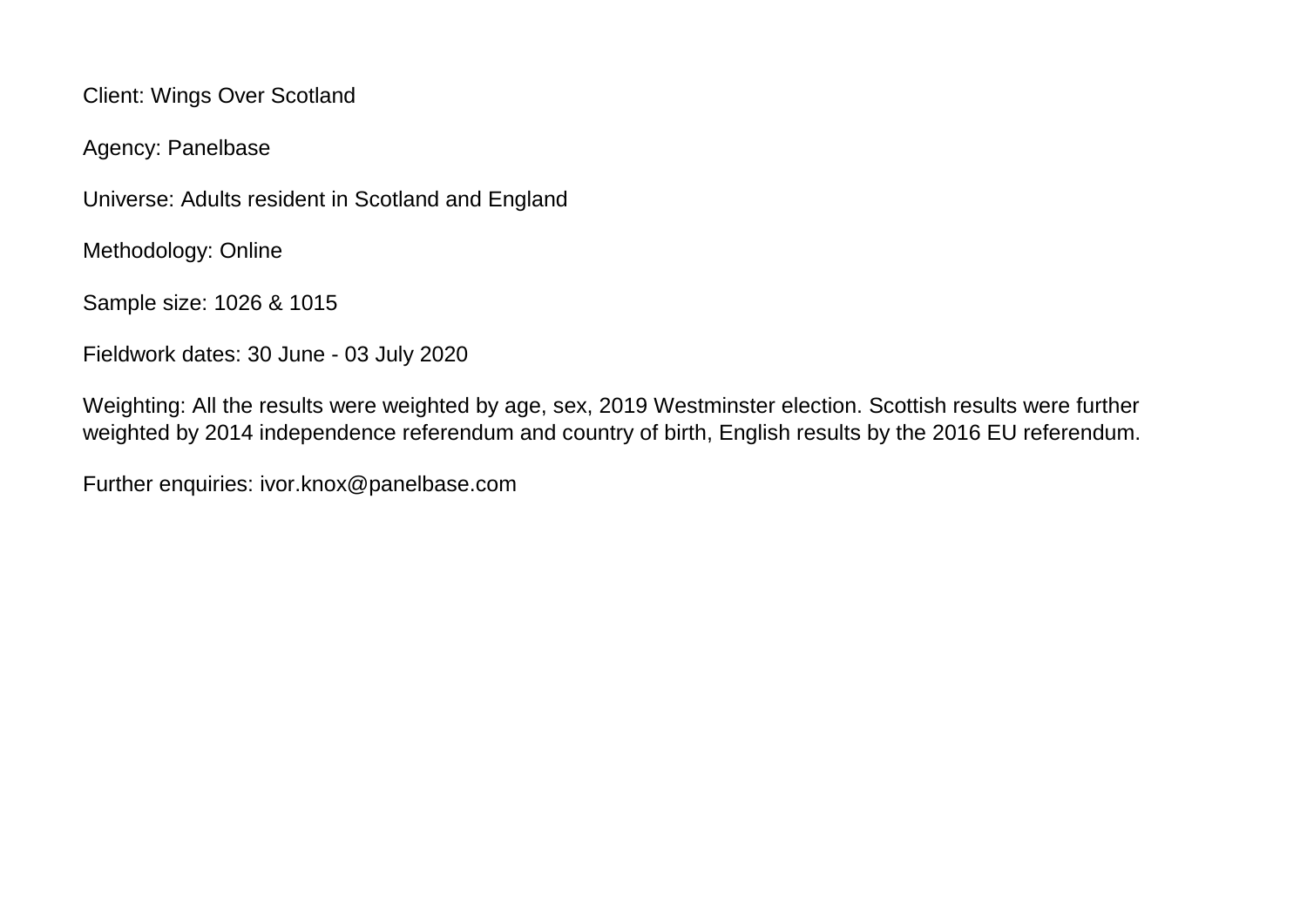| Base: 1,026 Scottish Residents                                      |                                                                   | Total                | S2 & O3. Gender X Age |                       |              |              |                         |                      | S4, SEG      |                       |                      | 2019 Westminster |                        |              |              |              | 2014 Independence Referendum<br>2016 EU Referendum |              |              |                | Country of Birth |             |                       |
|---------------------------------------------------------------------|-------------------------------------------------------------------|----------------------|-----------------------|-----------------------|--------------|--------------|-------------------------|----------------------|--------------|-----------------------|----------------------|------------------|------------------------|--------------|--------------|--------------|----------------------------------------------------|--------------|--------------|----------------|------------------|-------------|-----------------------|
|                                                                     |                                                                   |                      |                       | 1ale x 16- Male x 35- | Male >       | Female >     | Female x                | Female               | ABC1         | C <sub>2</sub> DE     | CON                  | LAB              | Lib Dem                | SNP          | Yes          | No           | I did not                                          | Remain       | Leave        | Did not        | Scotland         | England     | All others            |
| Total                                                               |                                                                   | 1026                 | 24<br>151             | 163                   | cc.<br>178   | 16.24<br>152 | 25E<br>171              | cc<br>207            | 534          | 492                   | 225                  | 167              | 85                     | 404          | 409          | 505          | 112                                                | 599          | 316          | 111            | 852              | 92          | 82                    |
|                                                                     |                                                                   | (1026)               | (124)                 | (160)                 | (199)        | (146)        | (179)                   | (215)                | (519)        | (507)                 | (245)                | (151)            | (79)                   | (410)        | (453)        | (461)        | (112)                                              | (581)        | (337)        | (108)          | (789)            | (156)       | (81)                  |
| Q15. There are now significant                                      | <b>Base: All respondents</b>                                      | 1026                 | 151                   | 163                   | 178          | 152          | 171                     | 207                  | 534          | 492                   | 225                  | 167              | 85                     | 404          | 409          | 505          | 112                                                | 599          | 316          | 111            | 852              | 92          | 82                    |
| differences between the                                             |                                                                   | (1026)               | (124)                 | (160)                 | (199)        | (146)        | (179)                   | (215)                | (519)        | (507)                 | (245)                | (151)            | (79)                   | (410)        | (453)        | (461)        | (112)                                              | (581)        | (337)        | (108)          | (789)            | 156)        | (81)                  |
| coronavirus pandemic lockdowr                                       | Yes, possibly in the future if the                                | 372                  | 61                    | 59                    | 75           | 51           | 57                      |                      | 204          | 167                   | 61                   | 70               | 35                     | 159          | 155          | 175          | 42                                                 | 232          | 99           | 41             | 303              | 32          | 37                    |
| rules in Scotland and England,                                      | ituation persists                                                 | 36%                  | 40%<br>50             | 36%                   | 42%          | 34%          | 33%                     | 33%                  | 38%          | 34%                   | 27%                  | 42%              | 41%                    | 39%          | 38%          | 35%          | 37%                                                | 39%          | 31%          | 37%            | 36%              | 34%         | 45%                   |
| with much higher infection rate:<br>in England. Do you think it may | Yes, it should already be<br>happening                            | 383<br>37%           | 33%                   | 56<br>34%             | 52<br>29%    | 46%          | 43%                     | 38%                  | 172<br>32%   | 211<br>43%            | 18%                  | 56<br>33%        | 18<br>21%              | 209<br>52%   | 216<br>53%   | 131<br>26%   | 33%                                                | 245<br>41%   | 104<br>33%   | 31%            | 326<br>38%       | 28<br>30%   | 36%                   |
| become necessary to implemen                                        |                                                                   | 194                  | 33                    | 42                    | 38           | 21           | 27                      | $\overline{3}$       | 121          | 72                    | 105                  | 29               | 21                     | 22           | 24           | 149          | 21                                                 | 85           | 87           | 21             | 157              | 25          | 12                    |
| border restrictions between the                                     |                                                                   | 19%                  | 22%                   | 26%                   | 22%          | 14%          | 16%                     | 16%                  | 23%          | 15%                   | 47%                  | 17%              | 24%                    | 5%           | 6%           | 30%          | 19%                                                | 14%          | 28%          | 19%            | 18%              | 27%         | 14%                   |
| two countries to prevent the<br>spread of the disease?              | Don't know                                                        | 7 <sup>2</sup><br>8% | 5%                    | 3%                    | -13<br>7%    | 6%           | 14<br>8%                | $\mathcal{D}$<br>13% | 36<br>7%     | $\overline{4}$<br>8%  | 1 <sup>1</sup><br>8% | 12<br><b>7%</b>  | 1.<br>14%              | 14<br>3%     | 14<br>3%     | 10%          | 1 <sup>5</sup><br>12%                              | 37<br>6%     | 26<br>8%     | -15<br>13%     | 66<br>8%         | 8%          | 5%                    |
|                                                                     |                                                                   |                      |                       |                       |              |              |                         |                      |              |                       |                      |                  |                        |              |              |              |                                                    |              |              |                |                  |             |                       |
| Q31. Do you believe the UK<br>government will grant a second        | <b>Base: All respondents</b>                                      | 1026<br>(1026)       | 151<br>(124)          | 163<br>(160)          | 178<br>(199) | 152<br>(146) | 171<br>(179)            | 207<br>(215)         | 534<br>(519) | 492<br>(507)          | 225<br>(245)         | 167<br>(151)     | 85<br>(79)             | 404<br>(410) | 409<br>(453) | 505<br>(461) | 112<br>(112)                                       | 599<br>(581) | 316<br>(337) | 111<br>(108)   | 852<br>(789)     | 92<br>(156) | 82<br>(81)            |
| referendum if support for                                           | Yes, if it's consistently above                                   | 194                  | 42 <sub>1</sub>       | -28                   | 21           | 38           | 26                      |                      | 89           | 105                   | 21                   | 27               |                        | 117          | 119          | 57           | 18                                                 | 131          | 44           | 1 <sup>1</sup> | 166              | 11          |                       |
| independence consistently                                           | 50% for a year                                                    | 19%                  | 28%                   | 17%                   | 12%          | 25%          | 15%                     | 18%                  | 17%          | 21%                   | 9%                   | 16%              | 3%                     | 29%          | 29%          | 11%          | 16%                                                | 22%          | 14%          | 17%            | 19%              | 11%         | 22%                   |
| exceeds a certain level for a<br>period of, say, one year?          | Yes, but only if it's consistently<br>above 60% for a year        | 168<br>16%           | 31<br>20%             | 20<br>12%             | 27<br>15%    | 39<br>26%    | 28<br>17%               | 11%                  | 90<br>17%    | 16%                   | -29<br>13%           | 36<br>22%        | 15<br>18%              | 59<br>15%    | 70<br>17%    | -73<br>15%   | $\mathcal{P}$<br>22%                               | 103<br>17%   | 45<br>14%    | 2(<br>18%      | 143<br>17%       | 12<br>13%   | 16%                   |
|                                                                     | Yes, but only if it's BELOW 509<br>and the UK government is       | 84<br>8%             | 12<br>8%              | 5%                    | 16<br>9%     | 15<br>10%    | 17<br>10%               | 1 <sub>1</sub><br>7% | 41<br>8%     | 43<br>9%              | 12<br>5%             | 19<br>11%        | 2%                     | -33<br>8%    | 32<br>8%     | 35<br>7%     | 17<br>15%                                          | 45<br>8%     | 23<br>7%     | 1!<br>14%      | 71<br>8%         | 8%          | 6%                    |
|                                                                     | No, they will not grant a second                                  | 580                  | 67                    | 106                   | 114          | 60           | 100                     | 133                  | 314          | 266                   | 164                  | 84               | 65                     | 194          | 188          | 339          | 53                                                 | 320          | 204          | 56             | 472              | 62          | 46                    |
|                                                                     | referendum under anv                                              | 57%                  | 44%                   | 65%                   | 64%          | 39%          | 58%                     | 64%                  | 59%          | 54%                   | 73%                  | 51%              | 77%                    | 48%          | 46%          | 67%          | 47%                                                | 53%          | 65%          | 51%            | 55%              | 68%         | 56%                   |
| Q32. We'd like you to imagine                                       | <b>Base: All respondents</b>                                      | 1026                 | 151                   | 163                   | 178          | 152          | 171                     | 207                  | 534          | 492                   | 225                  | 167              | 85                     | 404          | 409          | 505          | 112                                                | 599          | 316          | 111            | 852              | 92          | 82                    |
| new pro-independence party                                          |                                                                   | (1026)               | (124)                 | (160)                 | (199)        | (146)        | (179)                   | (215)                | (519)        | (507)                 | (245)                | (151)            | (79)                   | (410)        | (453)        | (461)        | (112)                                              | (581)        | (337)        | (108)          | (789)            | 156)        | (81)                  |
| was formed for the 2021                                             | 4- Yes, definitely                                                | 128                  | 27                    | 26                    | 23           | 19           | 16                      |                      | 58           |                       |                      | 24               |                        |              | 94           | 28           |                                                    | 75           | 38           | 15             | 113              |             |                       |
| Scottish Parliament election.<br>contesting seats ONLY on the       | - More likely than not                                            | 12%<br>140           | 18%<br>25             | 16%<br>31             | 13%<br>11    | 13%<br>32    | 10%<br>20               | 8%<br>$\mathcal{L}$  | 11%<br>69    | 14%<br>$\overline{7}$ | 6%                   | 15%<br>27        | < 1%                   | 20%<br>81    | 23%<br>89    | 5%<br>31     | 6%<br>20                                           | 13%<br>82    | 12%<br>43    | 13%<br>1!      | 13%<br>124       | 6%          | 11%<br>1 <sup>1</sup> |
| regional list vote, and that that                                   |                                                                   | 14%                  | 16%                   | 19%                   | 6%           | 21%          | 12%                     | 10%                  | 13%          | 15%                   | 3%                   | 16%              | 7%                     | 20%          | 22%          | 6%           | 18%                                                | 14%          | 14%          | 14%            | 15%              | 6%          | 12%                   |
| party was led by Alex Salmond.                                      | - Possible but unlikely                                           | 245                  | 32                    | 40                    | 34           | 46           | 49                      | $\overline{4}$       | 113          | 132                   | 23                   | 35               |                        | 129          | 134          | 70           | 41                                                 | 138          | 72           | 35             | 201              | 19          | 26                    |
| Do you think you might vote fo<br>the new party with your list      | - Definitely not                                                  | 24%<br>512           | 21%<br>67             | 25%<br>66             | 19%<br>110   | 30%<br>56    | 29%<br>8                | 20%<br>127           | 21%<br>294   | 27%<br>218            | 10%<br>18            | 21%<br>81        | 6%<br>$\overline{7}$   | 32%<br>115   | 33%<br>92    | 14%<br>376   | 36%<br>45                                          | 23%<br>303   | 23%<br>163   | $\overline{4}$ | 24%<br>413       | 21%<br>62   | $31\frac{96}{38}$     |
| vote? (Tick the closest option.)                                    |                                                                   | 50%                  | 44%                   | 40%                   | 62%          | 37%          | 50%                     | 61%                  | 55%          | 44%                   | 81%                  | 48%              | 86%                    | 28%          | 22%          | 74%          | 40%                                                | 51%          | 51%          | 42%            | 49%              | 67%         | 46%                   |
|                                                                     | Mean score                                                        | 1.9                  | 2.1                   | 2.1                   | 1.7          | 2.1          | 1.8                     | 1.6                  | 1.8          | 2.0                   | 1.3                  | 2.0              | 1.2                    | 2.3          | 2.5          | 1.4          | 1.9                                                | 1.9          | 1.9          | 2.0            | 1.9              | 1.5         | 1.9                   |
| Q35. Do you believe that the                                        | <b>Base: All respondents</b>                                      | 1026                 | 151                   | 163                   | 178          | 152          | 171                     | 207                  | 534          | 492                   | 225                  | 167              | 85                     | 404          | 409          | 505          | 112                                                | 599          | 316          | 111            | 852              | 92          | 82                    |
| amount of change in                                                 |                                                                   | (1026)               | (124)                 | (160)                 | (199)        | (146)        | (179)                   | (215)                | (519)        | (507)                 | (245)                | (151)            | (79)                   | (410)        | (453)        | (461)        | (112)                                              | (581)        | (337)        | (108)          | (789)            | (156)       | (81)                  |
| Scotland/the UK/Europe since                                        | res, circumstances now are                                        | 493<br>48%           | 96                    | 97                    | 65           | 90           | 76                      | 6                    | 250          | 243                   | <b>29</b>            | 61               | 15                     | 325          | 316          | 130          | $\overline{4}$                                     | 346          | 95           | 53             | 423              | 28          | 42                    |
| 2014 is enough to justify<br>holding another referendum to          | very different<br>Vo, the important issues are all                | 418                  | 63%<br>-47            | 60%<br>54             | 37%<br>106   | 59%<br>37    | 45%<br>64               | 32%<br>111           | 47%<br>240   | 49%<br>178            | 13%<br>19            | 36%<br>85        | 18%                    | 80%          | 77%<br>58    | 26%<br>323   | 42%<br>$\mathcal{R}$                               | 58%<br>190   | 30%<br>197   | 47%<br>-31     | 50%<br>337       | 31%<br>51   | 51%<br>31             |
| reflect the new situation?                                          | r mostly the same                                                 | 41%                  | 31%                   | 33%                   | 59%          | 24%          | 37%                     | 53%                  | 45%          | 36%                   | 85%                  | 51%              | 65%                    | 11%          | 14%          | 64%          | 33%                                                | 32%          | 62%          | 28%            | 40%              | 55%         | 37%                   |
|                                                                     | Don't know                                                        | 115<br>11%           | $\mathbf{q}$<br>6%    | 11<br>7%              | 4%           | 26<br>17%    | 31<br>18%               | 31<br>15%            | 44<br>8%     | $7^{\circ}$<br>14%    | 2%                   | 21<br>13%        | 14<br>17%              | 36<br>9%     | 35<br>8%     | 53<br>10%    | 28<br>25%                                          | 64<br>11%    | 24<br>8%     | 27<br>25%      | 92<br>11%        | 13<br>14%   | 1 <sup>1</sup><br>12% |
|                                                                     |                                                                   |                      |                       |                       |              |              |                         |                      |              |                       |                      |                  |                        |              |              |              |                                                    |              |              |                |                  |             |                       |
| Q37. Do you think it's likely tha                                   | <b>Base: All respondents</b>                                      | 1026                 | 151                   | 163                   | 178          | 152          | 171                     | 207                  | 534          | 492                   | 225                  | 167              | 85                     | 404          | 409          | 505          | 112                                                | 599          | 316          | 111            | 852              | 92          | 82                    |
| there will be a First Minister of<br>Scotland from a party OTHER    | Yes, I think there will be a                                      | (1026)<br>119        | (124)<br>19           | (160)<br>21           | (199)<br>23  | (146)<br>14  | (179)<br>1 <sup>c</sup> | (215)                | (519)<br>68  | (507)                 | (245)<br>29          | (151)<br>46      | (79)<br>1 <sup>1</sup> | (410)<br>25  | (453)<br>32  | (461)        | (112)                                              | (581)<br>84  | (337)<br>29  | (108)          | (789)<br>94      | (156)<br>13 | (81)                  |
| than the SNP in the next 10                                         | Labour First Minister                                             | 12%                  | 13%                   | 13%                   | 13%          | 9%           | 11%                     | 11%                  | 13%          | 10%                   | 13%                  | 28%              | 12%                    | 6%           | 8%           | 15%          | 8%                                                 | 14%          | 9%           | 4%             | 11%              | 14%         | 15%                   |
| years?                                                              | Yes, I think there will be a                                      | 81                   | 13                    | 13                    | -20          | 12           |                         |                      | 42           | 4(                    | -5                   |                  |                        |              | 16           | 59           |                                                    | -32          | 44           |                | 63               | 10          |                       |
|                                                                     | Conservative First Minister<br>Yes, I think there will be a First | 8%<br>44             | 8%<br>$\overline{7}$  | 8%                    | 11%          | 8%<br>10     | 4%                      | 9%                   | 8%<br>20     | 8%<br>24              | 23%                  | 5%               | 3%                     | 2%<br>21     | 4%<br>20     | 12%<br>14    | 5%                                                 | 5%<br>18     | 14%<br>14    | 5%<br>11       | 7%<br>34         | 11%         | 10%                   |
|                                                                     | Minister from a party not                                         | 4%                   | 4%                    | 2%                    | 4%           | 7%           | 40/                     | 5%                   | 4%           | 5%                    | 4%                   | 3%               | 3%                     | 5%           | 5%           | 3%           | 8%                                                 | 3%           | 5%           | 10%            | 4%               | 5%          | 7%                    |
|                                                                     | res, I think there will be a<br>iberal Democrat First Minister    | 22<br>2%             | 3%                    | 2%                    | 1%           | 4%           |                         | 2 <sub>9</sub>       | 17<br>3%     |                       |                      | 2%               |                        | 2%           | 1%           | 13<br>3%     | 3%                                                 | 16<br>3%     | 2%           | < 1%           | 15<br>2%         | 3%          | 5%                    |
|                                                                     | No, there will only be SNP First                                  | 410                  | 76                    | 72                    | 80           | 51           | 66                      |                      | 218          | 192                   |                      | 53               | 24                     | 232          | 222          | 155          |                                                    | 259          | 117          | 3 <sup>t</sup> | 362              | 30          |                       |
|                                                                     | Ministers until at least 2030                                     | 40%                  | 50%                   | 44%                   | 45%          | 34%          | 39%                     | 31%                  | 41%          | 39%                   | 30%                  | 32%              | 29%                    | 58%          | 54%          | 31%          | 30%                                                | 43%          | 37%          | 31%            | 42%              | 33%         | 22%                   |
|                                                                     | Don't know                                                        | 363<br>35%           | 33<br>22%             | 51<br>31%             | 48<br>27%    | 64<br>42%    | 72<br>42%               | 9<br>45%             | 175<br>33%   | 189<br>38%            | - 72<br>32%          | 53<br>32%        | $\overline{4}$<br>50%  | 109<br>27%   | 114<br>28%   | 193<br>38%   | 56<br>50%                                          | 198<br>33%   | 111<br>35%   | 55<br>49%      | 296<br>35%       | 33<br>36%   | 34<br>41%             |
|                                                                     |                                                                   |                      |                       |                       |              |              |                         |                      |              |                       |                      |                  |                        |              |              |              |                                                    |              |              |                |                  |             |                       |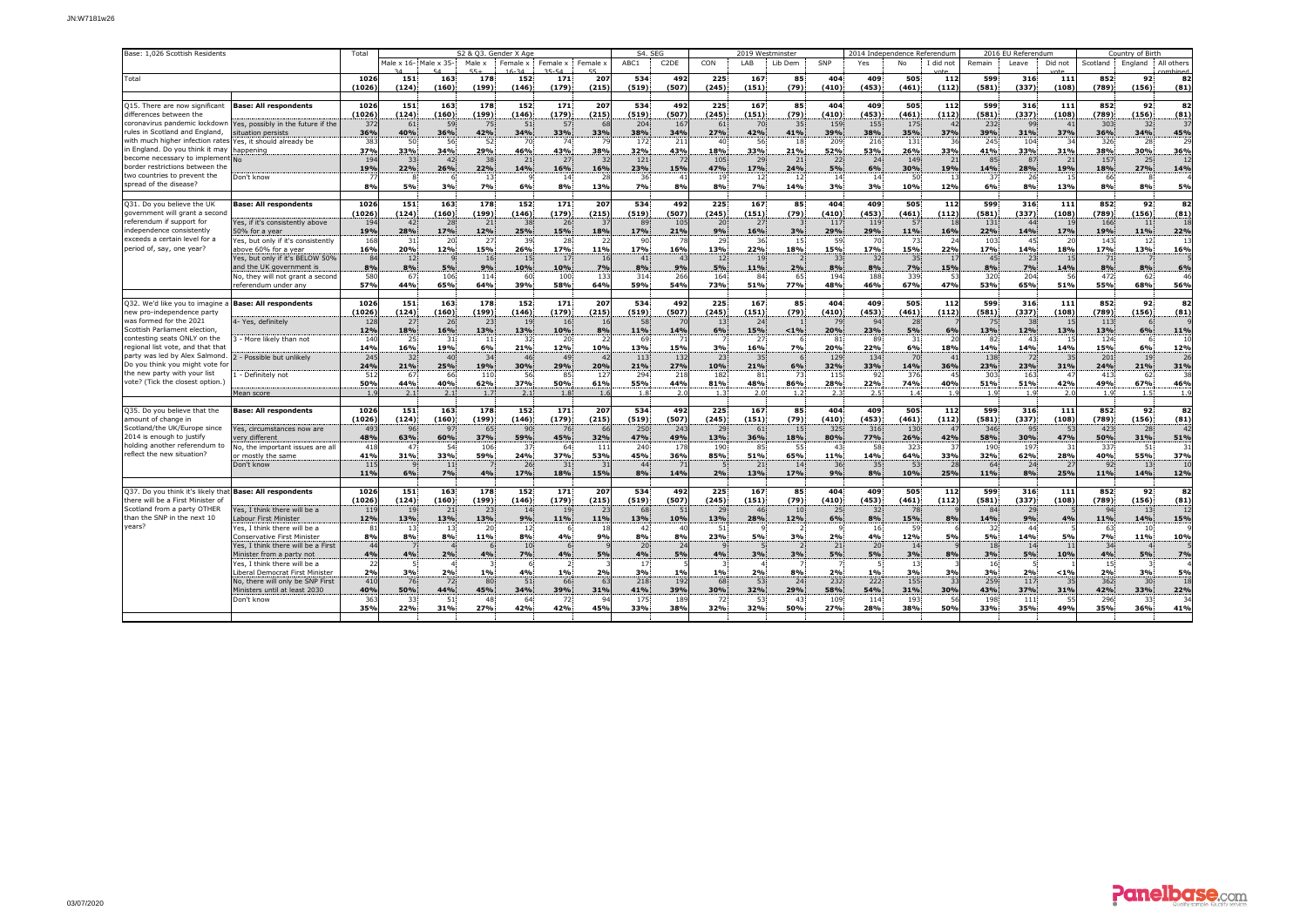| Base: 1,015 English Residents                         |                                    | Total           |        | S1. Location |        |            |       |            |       |          |           | S2 & O3. Gender X Age<br>Male x 16- Male x 35- |       |        |           |           |          |  |
|-------------------------------------------------------|------------------------------------|-----------------|--------|--------------|--------|------------|-------|------------|-------|----------|-----------|------------------------------------------------|-------|--------|-----------|-----------|----------|--|
|                                                       |                                    |                 | East   | East         | London | North East | North | South East | South | West     | Yorkshire |                                                |       | Male x | Female x  | Female x  | Female x |  |
|                                                       |                                    |                 | Anglia | Midlands     |        |            | West  |            | West  | Midlands |           | 34                                             | 54    | $55+$  | $16 - 34$ | $35 - 54$ | 55       |  |
|                                                       |                                    |                 |        |              |        |            |       |            |       |          |           |                                                |       |        |           |           |          |  |
|                                                       |                                    | 1015            | 113    | 87           | 152    | 51         | 137   | 166        | 102   | 106      | 102       | 152                                            | 174   | 182    | 140       | 169       | 198      |  |
| <b>Total</b>                                          |                                    | (1015)          |        | (87)         | (153)  |            |       |            |       |          |           |                                                |       | (179)  |           |           |          |  |
|                                                       |                                    |                 | (114)  |              |        | (51)       | (136) | (166)      | (101) | (104)    | (103)     | (145)                                          | (166) |        | (143)     | (177)     | (204)    |  |
|                                                       |                                    |                 |        |              |        |            |       |            |       |          |           |                                                |       |        |           |           |          |  |
| Q15. There are now significant                        | <b>Base: All respondents</b>       | 1015            | 113    | 87           | 152    | 51         | 137   | 166        | 102   | 106      | 102       | 152                                            | 174   | 182    | 140       | 169       | 198      |  |
| differences between the                               |                                    | (1015)          | (114)  | (87)         | (153)  | (51)       | (136) | (166)      | (101) | (104)    | $(103)$   | (145)                                          | (166) | (179)  | (143)     | (177)     | (204)    |  |
| coronavirus pandemic lockdown                         | Yes, possibly in the future if the | 416             | 51     | 40           | 61     | 17         | 51    | 76         | 39    | 38       | 44        | 71                                             | 66    | 69     | 62        | 59        | 88       |  |
| rules in Scotland and England,                        | situation persists                 | 41%             | 45%    | 46%          | 40%    | 34%        | 37%   | 46%        | 39%   | 36%      | 43%       | 46%                                            | 38%   | 38%    | 45%       | 35%       | 44%      |  |
| with much higher infection rates                      | Yes, it should already be          | 332             | 32     | 31           | 47     | 16         | 50    | 54         | 37    | 36       | 30        | 46                                             | 51    | 54     | 47        | 67        | 67       |  |
| in England. Do you think it may                       | happening                          | 33%             | 28%    | 36%          | 31%    | 32%        | 37%   | 33%        | 36%   | 34%      | 29%       | 31%                                            | 29%   | 30%    | 34%       | 40%       | 34%      |  |
| become necessary to implement No                      |                                    | 170             | 20     | 11           | 21     | 12         | 27    | 24         | 21    | 14       | 19        | 23                                             | 43    | 44     | 15        | 24        | 21       |  |
| border restrictions between the                       |                                    | 17%             | 17%    | 13%          | 14%    | 25%        | 20%   | 14%        | 21%   | 13%      | 19%       | 15%                                            | 25%   | 24%    | 11%       | 14%       | 10%      |  |
| two countries to prevent the                          | Don't know                         | 9               | $-11$  |              | 23     |            | 10    | 12         |       | 17       |           | 12                                             | 14    | 14     |           | 18        | 2:       |  |
| spread of the disease?                                |                                    | 10%             | 9%     | 6%           | 15%    | 10%        | 7%    | 7%         | 5%    | 17%      | 9%        | 8%                                             | 8%    | 8%     | 11%       | 11%       | 12%      |  |
|                                                       |                                    |                 |        |              |        |            |       |            |       |          |           |                                                |       |        |           |           |          |  |
| Q45. Do you believe that the                          | <b>Base: All respondents</b>       | 1015            | 113    | 87           | 152    | 51         | 137   | 166        | 102   | 106      | 102       | 152                                            | 174   | 182    | 140       | 169       | 198      |  |
| amount of change regarding                            |                                    | 1015            | (114)  | (87)         | 153)   | (51)       | (136) | (166)      | (101) | (104)    | 103)      | (145)                                          | (166) | (179)  | (143)     | (177)     | (204)    |  |
| Scotland, the UK and Europe                           | Yes, the circumstances now are     | 37 <sup>5</sup> | 36     | 34           | 59     | 25         | 45    | 63         | 34    | 40       | 36        | 77                                             | 66    | 59     | 59        | 62        | 49       |  |
| since 2014 means that the UK                          | very different                     | 37%             | 32%    | 39%          | 39%    | 49%        | 33%   | 38%        | 33%   | 38%      | 36%       | 51%                                            | 38%   | 33%    | 42%       | 36%       | 25%      |  |
| government should grant                               | No, the important issues are all   | 429             | 48     | 35           | 60     | 22         | 61    | 69         | 50    | 38       | 46        | 47                                             | 81    | 108    | 36        | 53        | 105      |  |
| Scotland a second                                     | or mostly the same                 | 42%             | 42%    | 41%          | 39%    | 44%        | 45%   | 41%        | 49%   | 36%      | 45%       | 31%                                            | 47%   | 59%    | 26%       | 32%       | 53%      |  |
| independence referendum to                            | Don't know                         | 213             | 29     | 18           | 33     |            | 31    | 34         | 18    | 27       | 20        | 28                                             | 26    | 15     | 45        | 54        | 44       |  |
| make sure it still wants to                           |                                    | 21%             | 26%    | 20%          | 21%    | 7%         | 22%   | 20%        | 18%   | 26%      | 19%       | 18%                                            | 15%   | 8%     | 32%       | 32%       | 22%      |  |
|                                                       |                                    |                 |        |              |        |            |       |            |       |          |           |                                                |       |        |           |           |          |  |
| Q46. Which of these is closest                        | <b>Base: All respondents</b>       | 1015            | 113    | 87           | 152    | 51         | 137   | 166        | 102   | 106      | 102       | 152                                            | 174   | 182    | 140       | 169       | 198      |  |
| to what you personally believe                        |                                    | (1015)          | (114)  | (87)         | (153)  | (51)       | (136) | (166)      | (101) | (104)    | (103)     | (145)                                          | (166) | (179)  | (143)     | (177)     | (204)    |  |
| the word "woman" to mean?                             | An adult human female, with XX     | 716             | 83     | 69           | 108    | 34         | 92    | 117        | 71    | 68       | 75        | 104                                            | 132   | 154    | 67        | 107       | 154      |  |
|                                                       | chromosomes and female             |                 |        |              |        |            |       |            |       |          |           |                                                |       |        |           |           |          |  |
|                                                       | genitalia                          | 71%             | 73%    | 79%          | 71%    | 67%        | 67%   | 71%        | 69%   | 64%      | 73%       | 68%                                            | 76%   | 85%    | 48%       | 63%       | 78%      |  |
|                                                       | Anyone who says they're a          | 299             | 30     | 18           | 44     | 17         | 45    | 48         | 31    | 38       | 27        | 48                                             | 41    | 28     | 73        | 62        | 44       |  |
|                                                       | woman, regardless of their         |                 |        |              |        |            |       |            |       |          | 27%       |                                                |       |        |           |           |          |  |
|                                                       |                                    | 29%             | 27%    | 21%          | 29%    | 33%        | 33%   | 29%        | 31%   | 36%      |           | 32%                                            | 24%   | 15%    | 52%       | 37%       | 22%      |  |
|                                                       |                                    |                 |        |              |        |            |       |            |       |          |           |                                                |       |        |           |           |          |  |
| Q47. Freddy McConnell gave                            | <b>Base: All respondents</b>       | 1015            | 113    | 87           | 152    | 51         | 137   | 166        | 102   | 106      | 102       | 152                                            | 174   | 182    | 140       | 169       | 198      |  |
| birth to a child but now lives as                     |                                    | (1015)          | (114)  | (87)         | (153)  | (51)       | (136) | (166)      | (101) | (104)    | (103)     | (145)                                          | (166) | (179)  | (143)     | (177)     | (204)    |  |
| a man, lost an Appeal Court                           | They should be recorded as the     | 639             | 73     | 56           | 87     | 31         | 78    | 113        | 68    | 62       | 71        | 96                                             | 120   | 130    | 65        | 97        | 132      |  |
| case in which they sought to be                       | mother                             | 63%             | 64%    | 65%          | 57%    | 61%        | 57%   | 68%        | 67%   | 59%      | 70%       | 63%                                            | 69%   | 71%    | 46%       | 57%       | 67%      |  |
| recorded on the child's birth                         | They should be recorded as the     | 145             | 12     | 13           | 26     | 13         | 16    | 24         | 18    | 15       |           | 28                                             | 19    | я      | 48        | 24        | 17       |  |
| certificate as its father rather                      | father                             | 14%             | 10%    | 15%          | 17%    | 25%        | 12%   | 14%        | 17%   | 14%      | 8%        | 19%                                            | 11%   | 4%     | 35%       | 14%       | 9%       |  |
| than its mother. In general                           | Don't know                         | 231             | 28     | 17           | 38     |            | 44    | 29         | 16    | 28       | 23        | 28                                             | 35    | 44     | 26        | 49        | 48       |  |
| terms, which is your view                             |                                    | 23%             | 25%    | 20%          | 25%    | 14%        | 32%   | 17%        | 16%   | 27%      | 22%       | 18%                                            | 20%   | 24%    | 19%       | 29%       | 24%      |  |
|                                                       |                                    |                 |        |              |        |            |       |            |       |          |           |                                                |       |        |           |           |          |  |
| Q48. Do you think someone                             | <b>Base: All respondents</b>       | 1015            | 113    | 87           | 152    | 51         | 137   | 166        | 102   | 106      | 102       | 152                                            | 174   | 182    | 140       | 169       | 198      |  |
| who identifies as a woman, but                        |                                    | (1015)          | (114)  | (87)         | (153)  | (51)       | (136) | (166)      | (101) | (104)    | (103)     | (145)                                          | (166) | (179)  | (143)     | (177)     | (204)    |  |
| was born male and still has                           | They should not be allowed         | 694             | 81     | 63           | 99     | 34         | 92    | 113        | 70    | 64       | 77        | 90                                             | 123   | 153    | 64        | 108       | 157      |  |
| male genitalia, should be                             |                                    | 68%             | 72%    | 72%          | 65%    | 68%        | 67%   | 68%        | 69%   | 61%      | 75%       | 60%                                            | 71%   | 84%    | 46%       | 64%       | 79%      |  |
| allowed to use female changing                        | They should be allowed             | 12 <sub>1</sub> | 11     |              | 21     |            | 11    | 25         | 21    | 10       |           | 29                                             | 25    |        | 29        | 21        | 13       |  |
| rooms where women and girls                           |                                    | 12%             | 10%    | 9%           | 14%    | 16%        | 8%    | 15%        | 20%   | 9%       | 6%        | 19%                                            | 14%   | 2%     | 21%       | 13%       | 6%       |  |
| are undressing/showering, even Don't know             |                                    | 200             | 20     | 17           | 32     |            | 34    | 27         | 11    | 32       | 19        | 33                                             | 26    | 25     | 47        | 40        | 28       |  |
| if those women object?                                |                                    | 20%             | 18%    | 19%          | 21%    | 16%        | 25%   | 17%        | 11%   | 30%      | 19%       | 22%                                            | 15%   | 14%    | 34%       | 24%       | 14%      |  |
|                                                       |                                    |                 |        |              |        |            |       |            |       |          |           |                                                |       |        |           |           |          |  |
| Q48. Do you think someone                             | <b>Base: All respondents</b>       | 815             | 92     | 70           | 120    | 42         | 103   | 138        | 91    | 74       | 83        | 119                                            | 147   | 157    | 93        | 129       | 170      |  |
| who identifies as a woman, but                        | excluding undecided                |                 |        |              |        |            |       |            |       |          |           |                                                |       |        |           |           |          |  |
| was born male and still has                           |                                    | (815)           | (93)   | (70)         |        | (43)       | (102) | (139)      | (90)  | (73)     | (84)      |                                                | (141) | (155)  | (95)      | (135)     | (175)    |  |
|                                                       |                                    |                 |        |              | (121)  |            |       |            |       |          |           | (114)                                          |       |        |           |           |          |  |
| male genitalia, should be                             |                                    |                 |        |              |        |            |       |            |       |          |           |                                                |       |        |           |           |          |  |
| allowed to use female changing                        | They should not be allowed         | 694             | 81     | 63           | 99     | 34         | 92    | 113        | 70    | 64       | 77        | 90                                             | 123   | 153    | 64        | 108       | 157      |  |
| rooms where women and girls                           |                                    | 85%             | 88%    | 89%          | 82%    | 81%        | 89%   | 82%        | 77%   | 87%      | 92%       | 76%                                            | 83%   | 97%    | 69%       | 84%       | 92%      |  |
| are undressing/showering, even They should be allowed |                                    | 121             | 11     |              | 21     |            | 11    | 25         | 21    | 10       |           | 29                                             | 25    |        | - 29      | 21        | 13       |  |
| if those women object?                                |                                    | 15%             | 12%    | 11%          | 18%    | 19%        | 11%   | 18%        | 23%   | 13%      | 8%        | 24%                                            | 17%   | 3%     | 31%       | 16%       | 8%       |  |
|                                                       |                                    |                 |        |              |        |            |       |            |       |          |           |                                                |       |        |           |           |          |  |